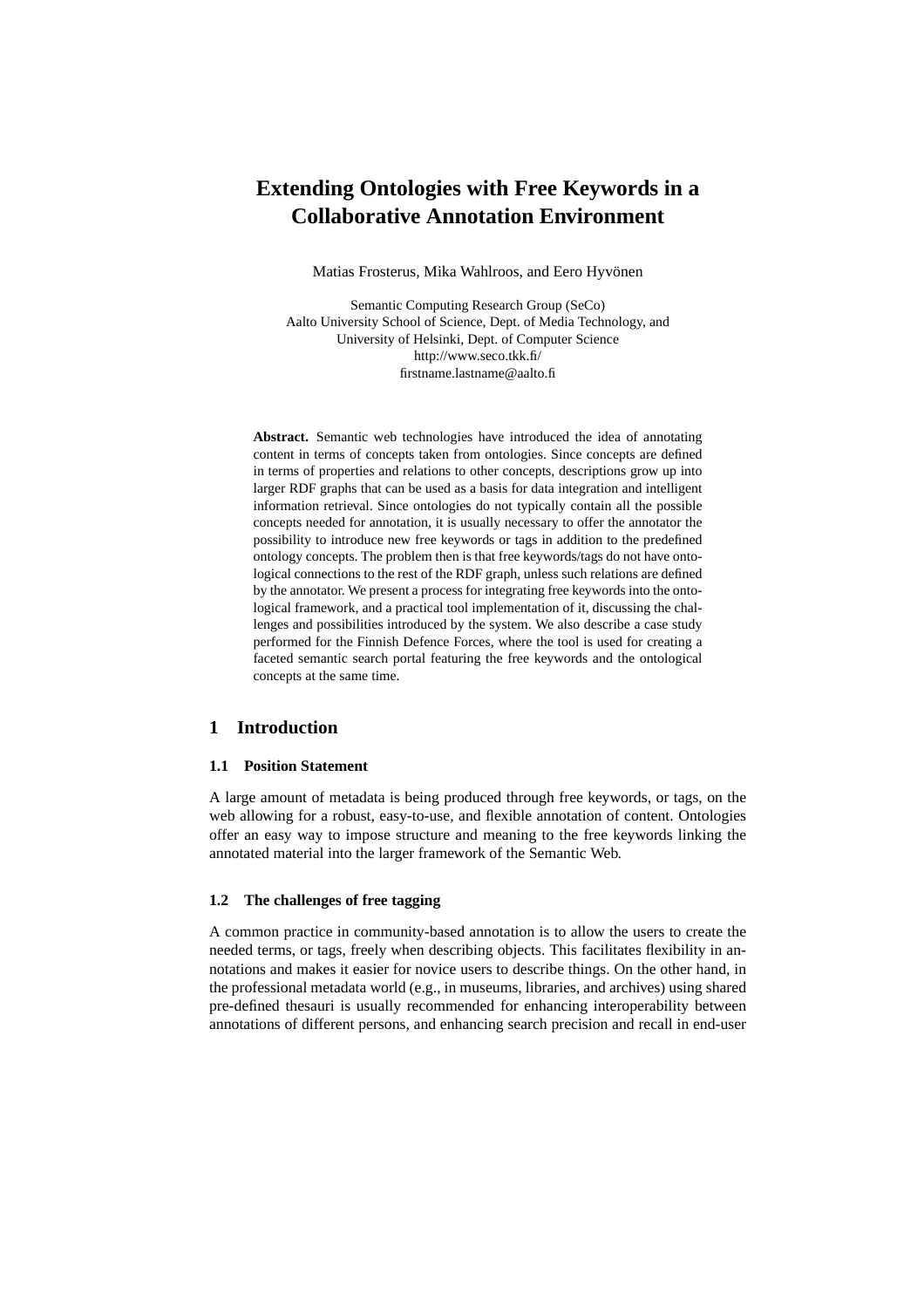applications. Both approaches are usually needed, and can also be supported to some extent by e.g. suggesting the use of existing tags.

A more advanced approach than using thesauri is to use ontologies [6] for harmonizing content indexing. Then indexing is based on language-independent concepts referred to by URIs, and keywords are labels of the actual underlying concepts. Defining the meaning of indexing terms by their properties and relations to other concepts allows for better interoperability of contents and their use by machines. This is important in application areas, such as semantic search, recommending, linking, and automatic indexing. With even a little extra work, e.g. by just systematically organizing concepts along subclass hierarchies and partonomies, substantial benefits can be obtained [2].

Free keywords are needed in many situations:

- 1. There can be omissions in the ontology that should be added, but are not currently there.
- 2. Concepts for new things and phenomena that have not yet been added to the ontology may be needed in annotations.
- 3. The number of concepts, e.g., the names of plants, can be too numerous to be included in the ontology, but can still be needed in annotations.
- 4. Instance data, e.g., persons, places, events etc. can be needed in annotations.

There is a need for a system that integrates new free keywords into the wider framework of ontologies in an annotation environment. As a solution, we present a system and its implementation for introducing free keywords into ontologies. The next section presents a general overview of the process. After this a specific implementation in a case study done for the Finnish Defence Forces is presented. Finally, we conclude with discussing related and future work.

## **2 Using Free Keywords in Annotations**

Our key problem is how to incorporate metadata with free keywords into an ontologydriven annotation environment in a simple way that does not require ontology modeling knowledge from the annotators. This requires that the free keywords must be turned into a compatible, machine-readable RDF form, and that the relations between the free keywords and the existing ontologies must be established.

The first step in the process depicted in Figure 1 is to go through the free keywords used in the annotations (1) and match as many as possible to existing ontological concepts (2). Keywords should be transformed into the base form and the strings compared to the labels in the ontology.

Keywords that did not match to ontology concepts are then made into RDF objects with the original keyword as the label (3). The class for these should be kept separate from the class of the concepts in the ontology since these have not been approved by ontology developers, and are therefore less reliable than the proper ontological concepts. At this stage, the keyword object can be used in further annotations, and the list can be edited and pruned as needed. However, at this point it does not offer much additional usability compared to existing tagging systems based on using isolated tags.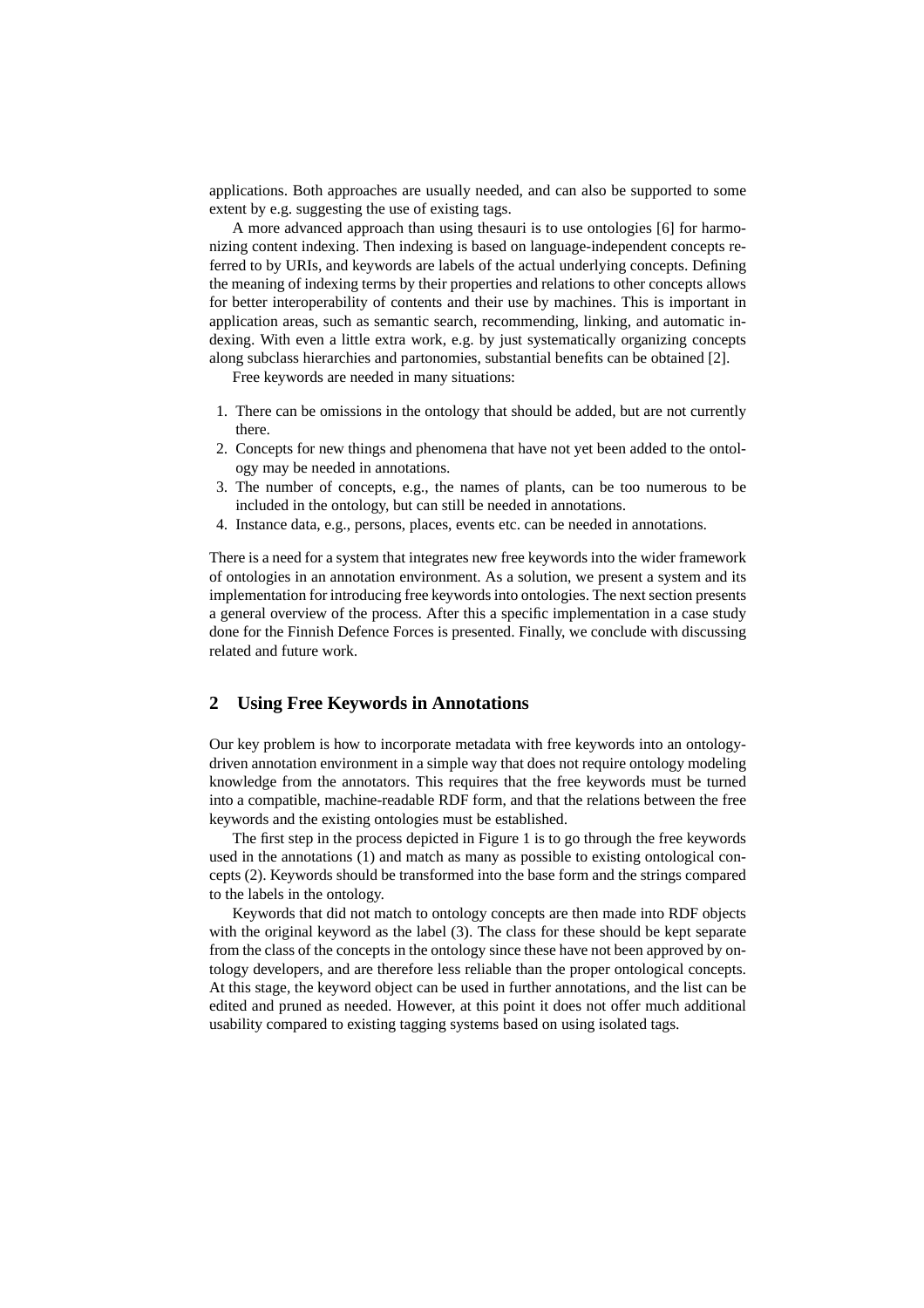

**Fig. 1.** The process of utilizing free annotations in an ontology-driven annotation environment

In order to take full advantage of using ontologies, the keyword objects should be mapped to the existing ontology (4), typically through the  $rdfs:subClassOf$  property. Also other relations such as partonomy or equivalence can be used. The keyword objects also do not need to be connected directly to the ontology, but rather can be connected to other keyword objects that are in turn connected to the ontology. When the ontology is developed further (5), the keywords that have been used the most make for prime candidates to be included into the next version of the ontology.

There should be a way, however, for the annotators to keep some keywords out from ontological development if the annotator knows that the keyword will not be of interest to the ontology developers or if the keyword itself is such that it is not wanted to be accessible to the wider public. This latter case is more likely in situations where the annotators are working with sensitive data. The same mechanics can be used by the ontology developers themselves to mark free keywords that they have reviewed but not deemed fit for the ontology.

When new free keywords are needed, the annotator can align them with other ontological concepts straightaway and thus make its meaning explicit within the annotation framework used, leading to less ambiguity. Furthermore, by using literal properties, the annotator can provide detailed explanations of the concept to human readers, and include e.g. labels in different languages, acronyms, and synonyms for the keyword.

A system realizing the process should fulfill the following requirements:

- **–** facilitate finding ontological concepts and free keyword objects for annotations,
- **–** allow the creation of new free keyword objects,
- **–** facilitate the mapping of new free keyword objects to each other and to ontological concepts, and
- **–** instantly show new keyword objects to other annotators and allow their use.

Finally, all of this should be doable without technical expertise, with the application hiding the complexities of the RDF model in the background.

#### **3 Case Study: The Finnish Defence Forces' Norms**

The process was implemented in a project done for the Finnish Defence Forces' norms database. The norms comprise of documents describing procedures and regulations as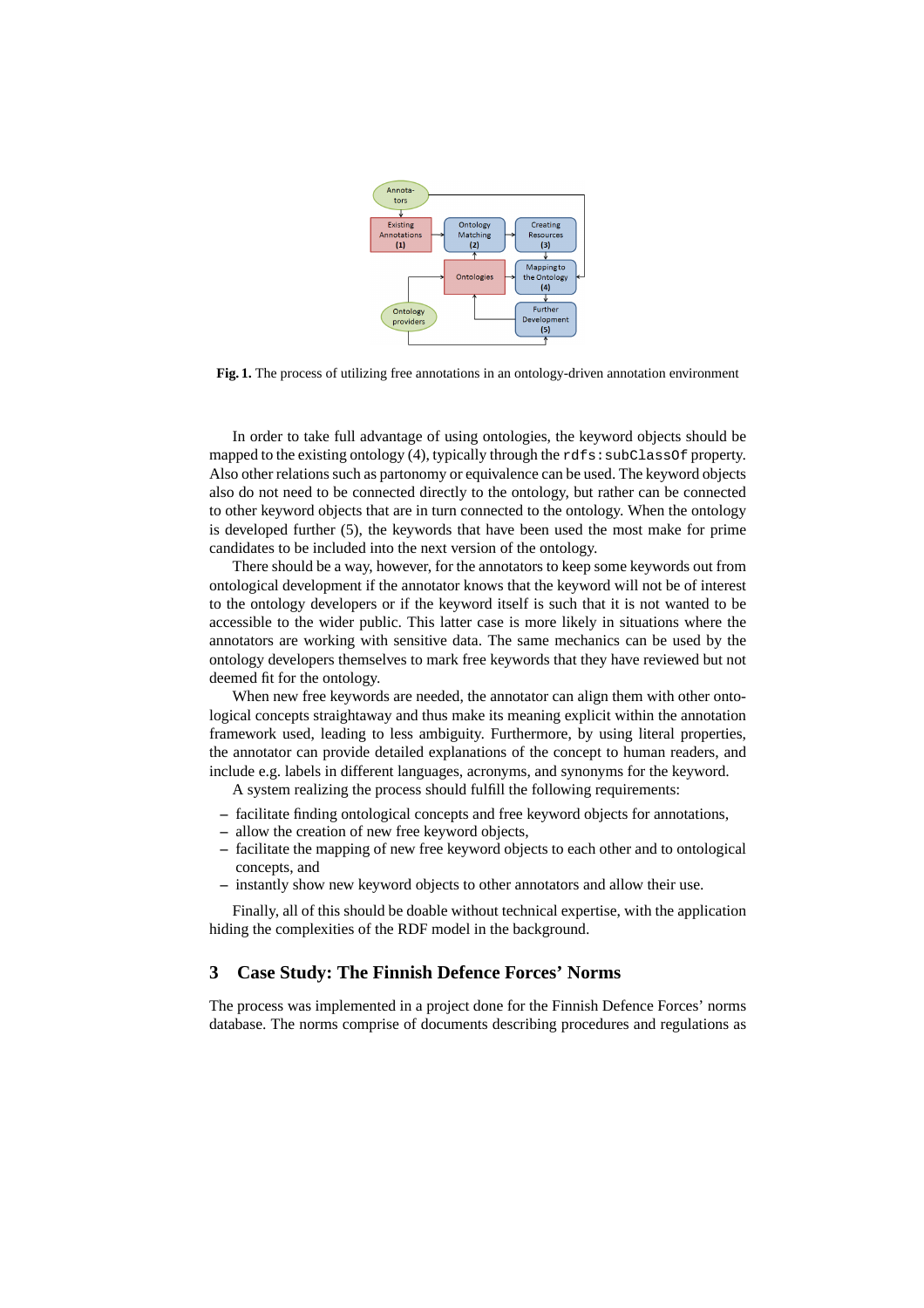well as the associated metadata in XML format. The goal of the project was to implement a faceted search portal for the norms utilizing the semantic web technologies.

Metadata about documents included annotations about the subject of the norms using keyword from the Defence Administration's Thesaurus as well free keywords chosen by the annotators. The free keywords contained some spelling mistakes as well as multiples of some keywords (i.e. a singular and a plural form of the same keyword).

For the ontology we used the Finnish Defence Administration's Ontology PUHO<sup>1</sup> which is a domain ontology comprised of concepts relevant to the Finnish Defence Forces developed from the Defence Administration's Thesaurus that has been in use for the annotations of the organization's documents. PUHO extends the General Finnish Upper Ontology  $YSO<sup>2</sup>$  so it was also included in the project. For easy use in different applications, the ontology is hosted in the ONKI ontology service[9], which contains several different interfaces for easy integration into other systems and applications.

The metadata was transformed into RDF using a custom conversion process which involved matching keywords present in the metadata with concepts defined in the ontology. Lemmatized forms of the keywords were first obtained in order to identify different inflected forms of the same word, and the lemmatized keywords were then matched with similarly lemmatized labels of ontological concepts using strict string matching. Keywords that did not match the label of any ontological concept were included as new RDF resources with their own URIs.

Once the conversion was ready, the RDF was loaded into the SAHA3 metadata editor [4], which is easily configurable to different schemas, can be used by multiple annotators simultaneously, and works in a normal web browser, therefore needing no special software to be installed. The support for multiple annotators is implemented in a robust way with synchronization and locks which guarantee that the annotators don't interfere with each other's work. The tool also includes a chat channel in case online dicussions between annotators are needed. Using SAHA3, the annotators can collaboratively clean up the free keywords as needed and map them to the ontology, and SAHA3 realizes the requirements set in section 2. SAHA3 is available as open source at Google Code<sup>3</sup>.

For the publication of the metadata, SAHA3 is integrated with the multi-faceted search portal generator HAKO that provides easy access to the datasets from different faceted viewpoints. The facets are built automatically based on the properties of the metadata according to a simple configuration description, and the faceted search application is complemented by free text search. HAKO works in a normal web browser allowing easy access to the data from anywhere. For machine use, SAHA3 and HAKO have two machine APIs: one for using the content as an ONKI ontology service [7] for annotation work, and one for using the content via a SPARQL end-point, which can be used by other applications to access all the metadata as needed.

In our case, one of the facets was the subject of the norms featuring both the ontological concepts from PUHO as well as the new free keyword objects. The hierarchical

<sup>1</sup> http://onki.fi/en/browser/overview/puho

<sup>&</sup>lt;sup>2</sup> http://www.seco.tkk.fi/ontologies/yso/

<sup>3</sup> http://code.google.com/p/saha/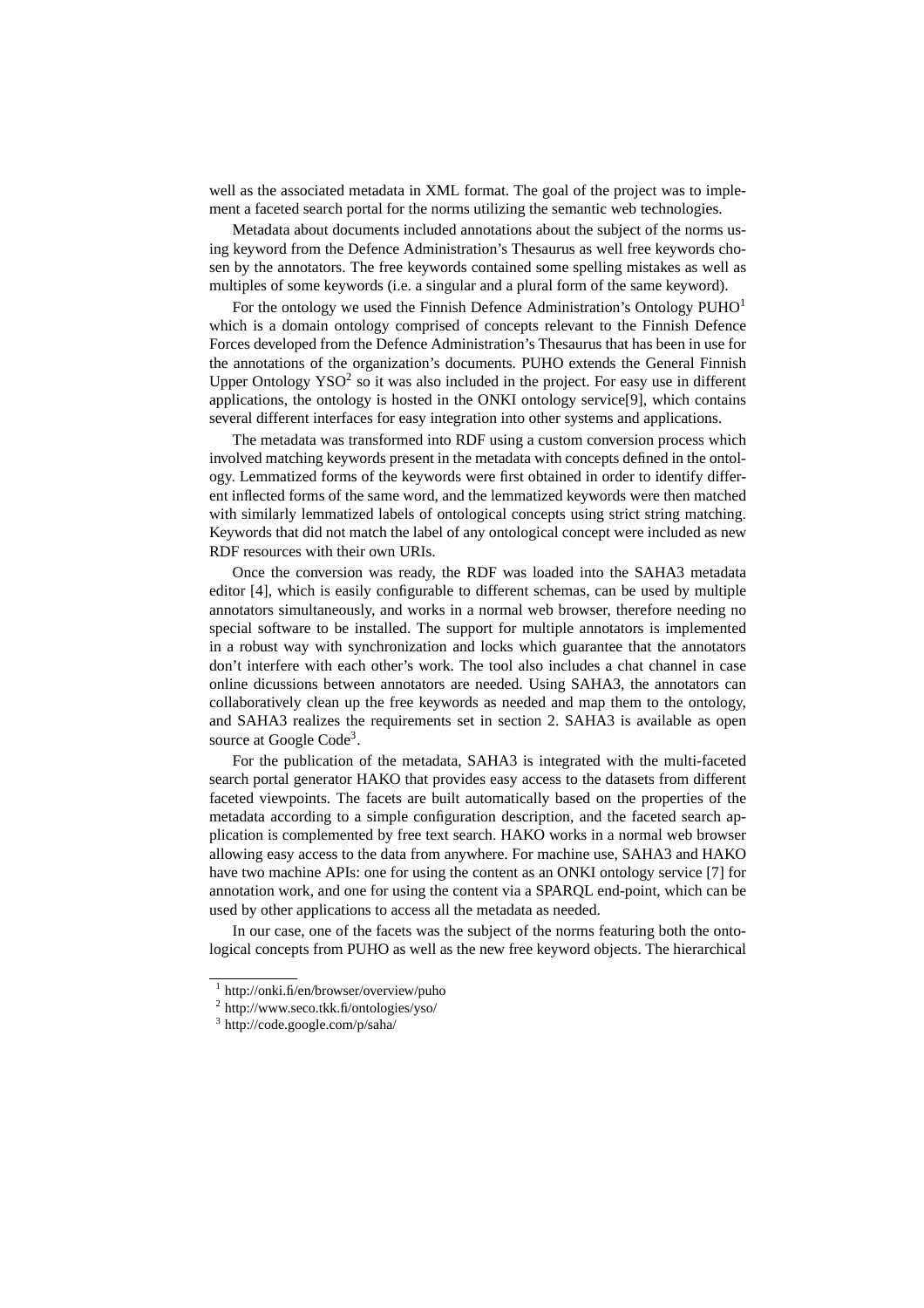facet contains both types of concepts integrated so that a user does not see a difference between them since the inner workings of the system are of no interest to the user.

### **4 Discussion and Related Work**

This paper presented a process of bringing free keyword annotations into the framework of an ontology-driven annotation system, detailing the different steps necessary as well as the requirements for the tools that facilitate this process. A case study where this was done was presented and the tools used.

Folksonomies and ontologies have been combined before [3, 8, 5] but much of the focus has been on blogs and similar domains where the annotations have been done by the public within a completely free framework, as opposed to professional annotators working with free keywords in tandem with a controlled vocabulary. Others have built domain ontologies based on partially controlled and partially free tagging data and discussed the need to merge future development of the controlled tag vocabulary with the ontology [1]. Our work is more focused on the process of bringing the free keywords into the ontological framework as opposed to using them to build new ontologies or to permanently extend existing ones.

In addition to processes for manually defining relations between isolated tags and ontological concepts, ontologies have also been derived from folksonomies using automatic or semi-automatic methods based on machine learning [3]. Much of the work has focused on discovering implicit semantic relations between tags based on statistical analysis of connections between users, tags, and the objects tagged by the users. The focus of our work is on relatively sparse free keyword data which may not lend itself well to using statistical analysis of the tagging data as the primary technique.

Next, our goal is to try to devise ways to facilitate mapping the free keywords into the ontology easier by trying to reason possible relations from their usage alongside the ontology terms. This could also be used to find out relations between the keywords themselves. We also intend to evaluate the benefits of the system described in the case study from the perspective of practical use cases in document management and search of the norms database.

**Acknowledgements** This work is part of the National Semantic Web Ontology project in Finland<sup>4</sup> FinnONTO (2003–2012), funded currently by the National Technology and Innovation Agency (Tekes) and a consortium of 35 public organizations and companies.

## **References**

- 1. Mihai Codescu, Gregor Horsinka, Oliver Kutz, Till Mossakowski, and Rafaela Rau. OSMonto - an ontology of OpenStreetMap tags. In *State of the map Europe (SOTM-EU) 2011*, 2011.
- 2. Eero Hyvönen, Kim Viljanen, Jouni Tuominen, and Katri Seppälä. Building a national semantic web ontology and ontology service infrastructure—the FinnONTO approach. In *Proceedings of the ESWC 2008, Tenerife, Spain*. Springer–Verlag, 2008.

<sup>4</sup> http://www.seco.tkk.fi/projects/finnonto/